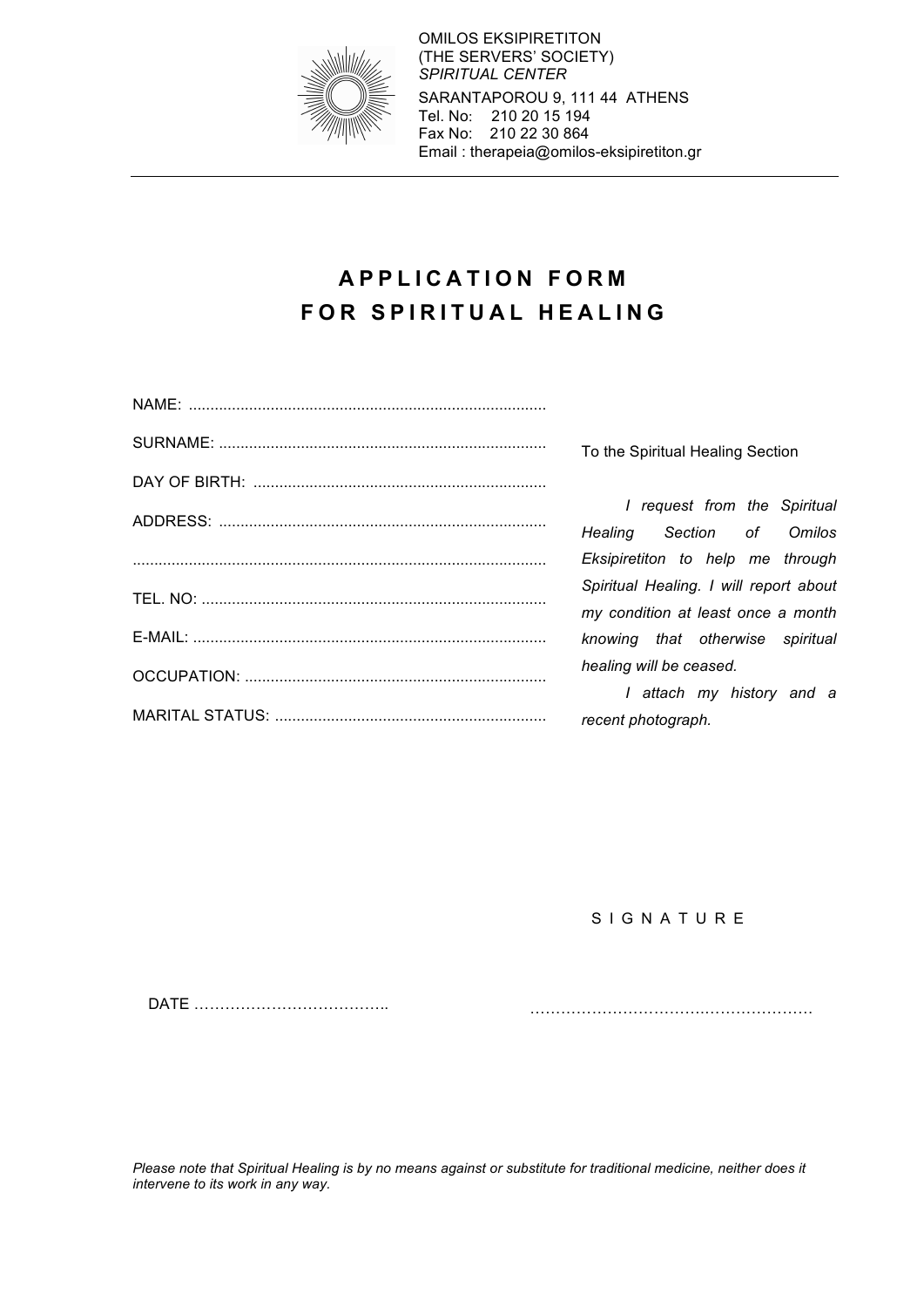# **HISTORY**

| Please describe in detail. |
|----------------------------|
|                            |
|                            |
|                            |
|                            |
|                            |
|                            |
|                            |
|                            |
|                            |
|                            |
|                            |
|                            |
|                            |
|                            |
|                            |
|                            |
|                            |
|                            |
|                            |
|                            |
|                            |
|                            |
|                            |
|                            |
|                            |
|                            |
|                            |
|                            |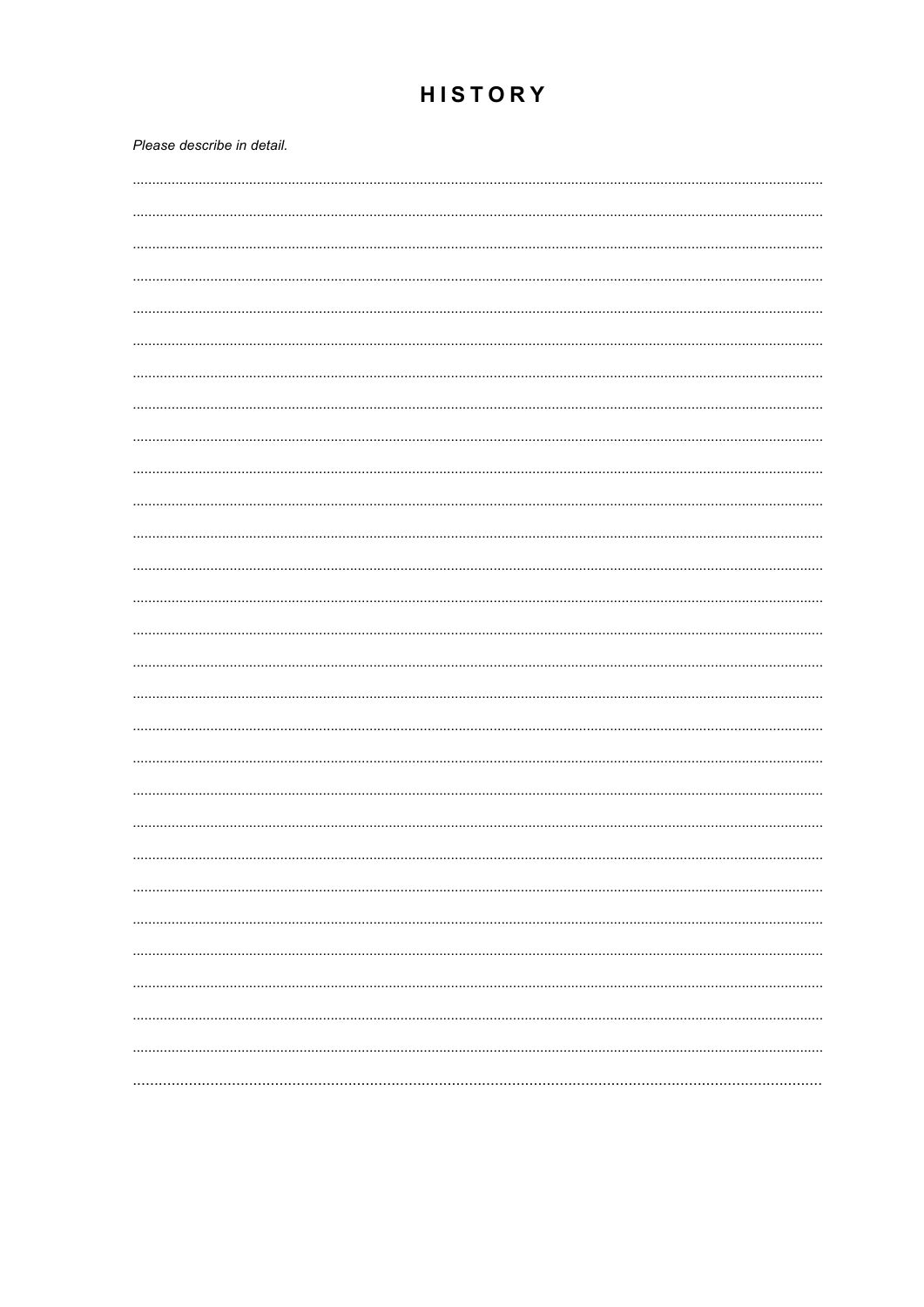# **DECLARATION OF THE PERSONAL DATA PROTECTION PRIVACY POLICY**

#### **INTRODUCTION**

The aim of this privacy policy is to provide you with information pertaining to the use and processing of your personal data (whether simple or sensitive) that you place at our disposal when applying for the free-of-charge support from the "SPIRITUAL HEALING" group of the non-profit organization with the name "OMILOS EKSIPIRETITON", which has been legally established and is subject to the legislation and terms of its Statute:

# **1. DEFINITION OF PERSONAL DATA, THE PURPOSE OF THEIR USE AND THE LEGAL BASIS.**

Personal Data, according to Article 4 of the General Data Protection Regulation (GDPR) of the EE, is every piece of information that refers to any physical person whose identity is known or can be verified. Personal data is distinguished into simple personal data (such as, but not limited to, name, surname, address, etc.) and personal data of special categories (such as, but not limited to, information about health, religion, political beliefs, etc.). Specifically, the personal data that you may be asked to provide us with in the application form for the free-of-charge support from the "SPIRITUAL HEALING" group of the non-profit organization with the name "OMILOS EKSIPIRETITON" are: name, surname, date of birth, home address, marital status, a contact phone number and e-mail, data and information pertaining to your past, present and future condition(s) of your physical and mental health. Moreover, so that the continuation of your support from the "SPIRITUAL HEALING" group is possible, it is required that you provide a monthly written update/ verification of the aforementioned personal health data.

The purpose of the processing of the above data, namely the collection and storing of the data in a non-automated archive that is kept in a specific and protected area of our premises, is the free-of-charge offer of support to you from the "SPIRITUAL HEALING" group and our communication with you for the same reason.

The legal basis for the above mentioned processing of your personal data is your consent, namely the willful concession from you of the aforementioned data so that you can receive the support of the "SPIRITUAL HEALING" group, according to Article 6 of the GDPR of the EE. Therefore, without the above mentioned consent and willful concession of the aforementioned data, the provision of support to you from the "SPIRITUAL HEALING" group is not possible.

"OMILOS EKSIPIRETITON" will not further process the personal data for any other purpose than that for which the data was collected, unless there is your absolute and written consent.

Your enrolment and concession of the above mentioned data for the free-of-charge provision of support from the "SPIRITUAL HEALING" group does not simultaneously give you access or matriculation as a member of the non-profit organization "OMILOS EKSIPIRETITON" and therefore you are neither bound by its Statute, nor do you have any of its members' rights or obligations. For this purpose you will need to file a different relevant form.

#### **2. DATA CONTROLLER**

The liability bearer for the personal data processing according to Article 4(7) of the GDPR, is the non-profit organization "OMILOS EKSIPIRETITON", which is based in Athens, Greece, Sarantaporou Street no.9, as it is legally represented and as the pertinent data are public record and kept at the offices of the competent agency of the